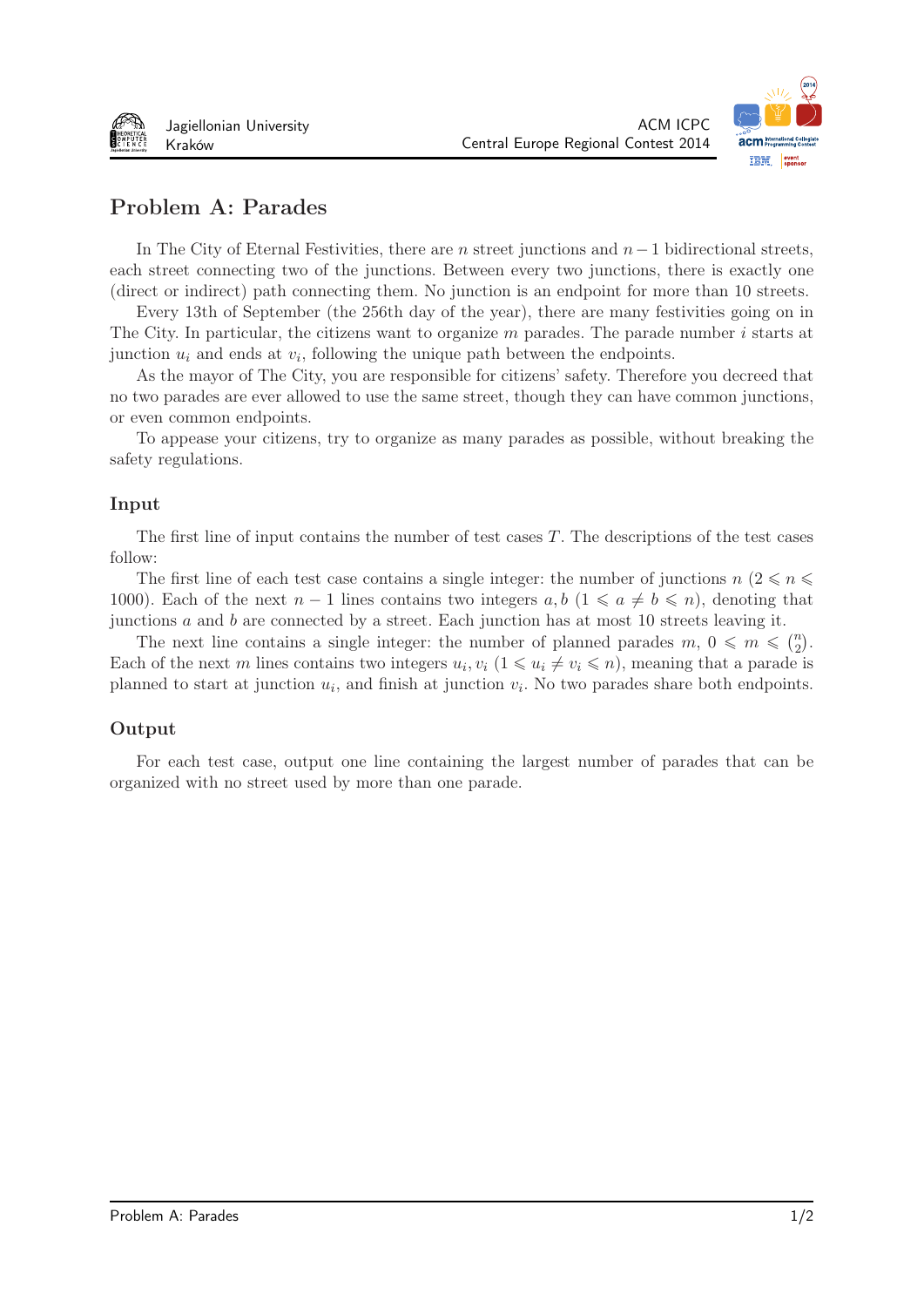





| For an example input | the correct answer is: |
|----------------------|------------------------|
|                      |                        |
|                      |                        |
| 1                    | $\overline{2}$         |
| 6                    |                        |
| $1\quad2$            |                        |
| 2 3                  |                        |
| 3 4                  |                        |
| 3 5                  |                        |
| 36                   |                        |
| $\ensuremath{4}$     |                        |
| 13                   |                        |
| 4 5                  |                        |
| 5 6                  |                        |
| 6 4                  |                        |
|                      |                        |
|                      |                        |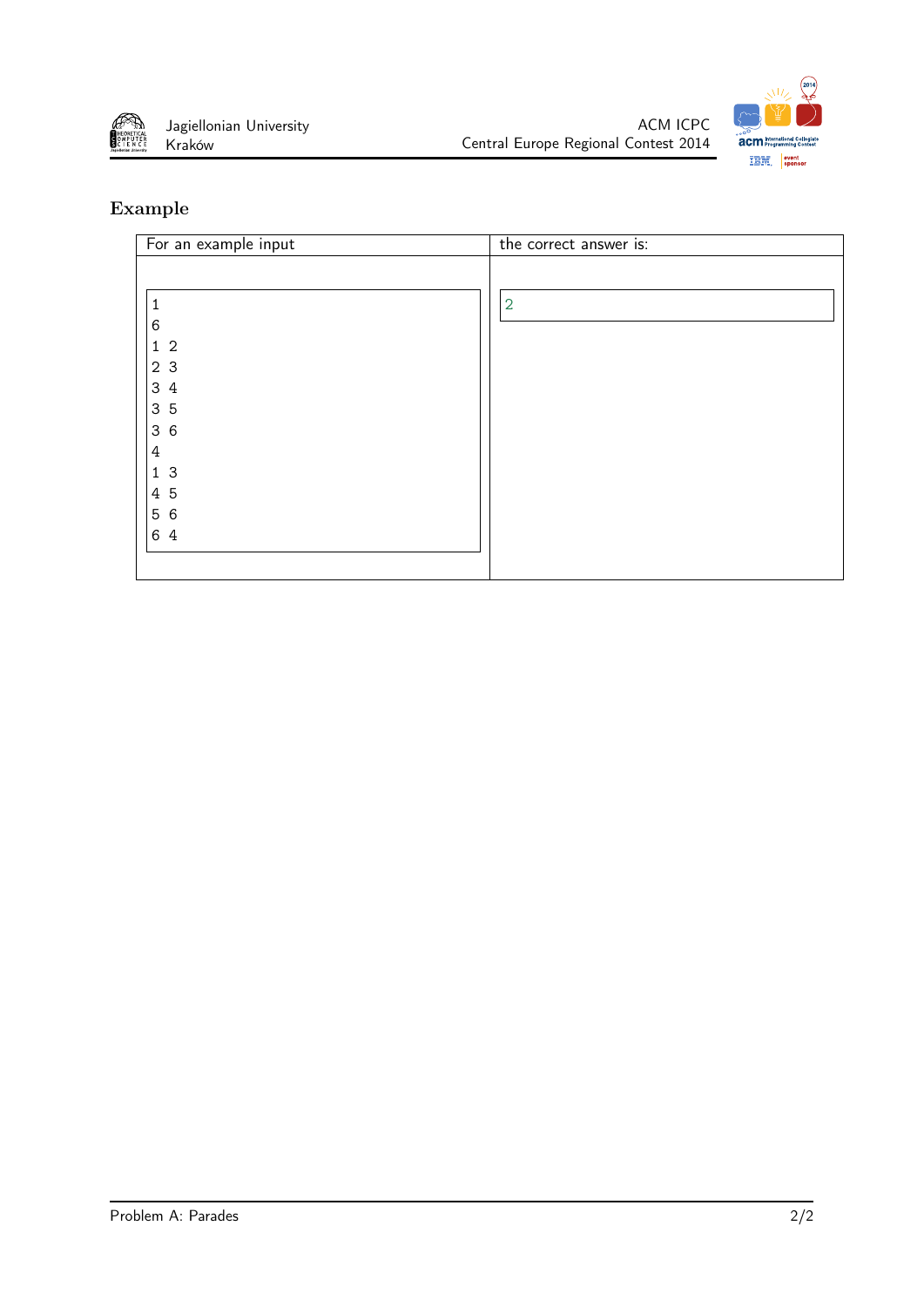

ACM ICPC

Central Europe Regional Contest 2014

# Problem B: Mountainous landscape

You travel through a scenic landscape consisting mostly of mountains – there are  $n$  landmarks (peaks and valleys) on your path. You pause for breath and wonder: which mountain are you currently seeing on the horizon?



Formally: you are given a polygonal chain  $P_1 P_2 \ldots P_n$  in the plane. The x coordinates of the points are in strictly increasing order. For each segment  $P_i P_{i+1}$  of this chain, find the smallest index  $j > i$ , for which any point of  $P_j P_{j+1}$  is visible from  $P_i P_{i+1}$  (lies **strictly above** the ray  $P_i P_{i+1}^{\rightarrow}$ ).

#### Input

The first line of input contains the number of test cases  $T$ . The descriptions of the test cases follow:

The first line of each test case contains an integer  $n (2 \leq n \leq 100000)$  – the number of vertices on the chain.

Each of the following *n* lines contains integer coordinates  $x_i, y_i$  of the vertex  $P_i$  ( $0 \le x_1 <$  $x_2 < \ldots < x_n \leq 10^9$ ;  $0 \leq y_i \leq 10^9$ ).

### Output

For each test case, output a single line containing *−*1 space-separated integers. These should be the smallest indices of chain segments visible to the right, or 0 when no such segment exists.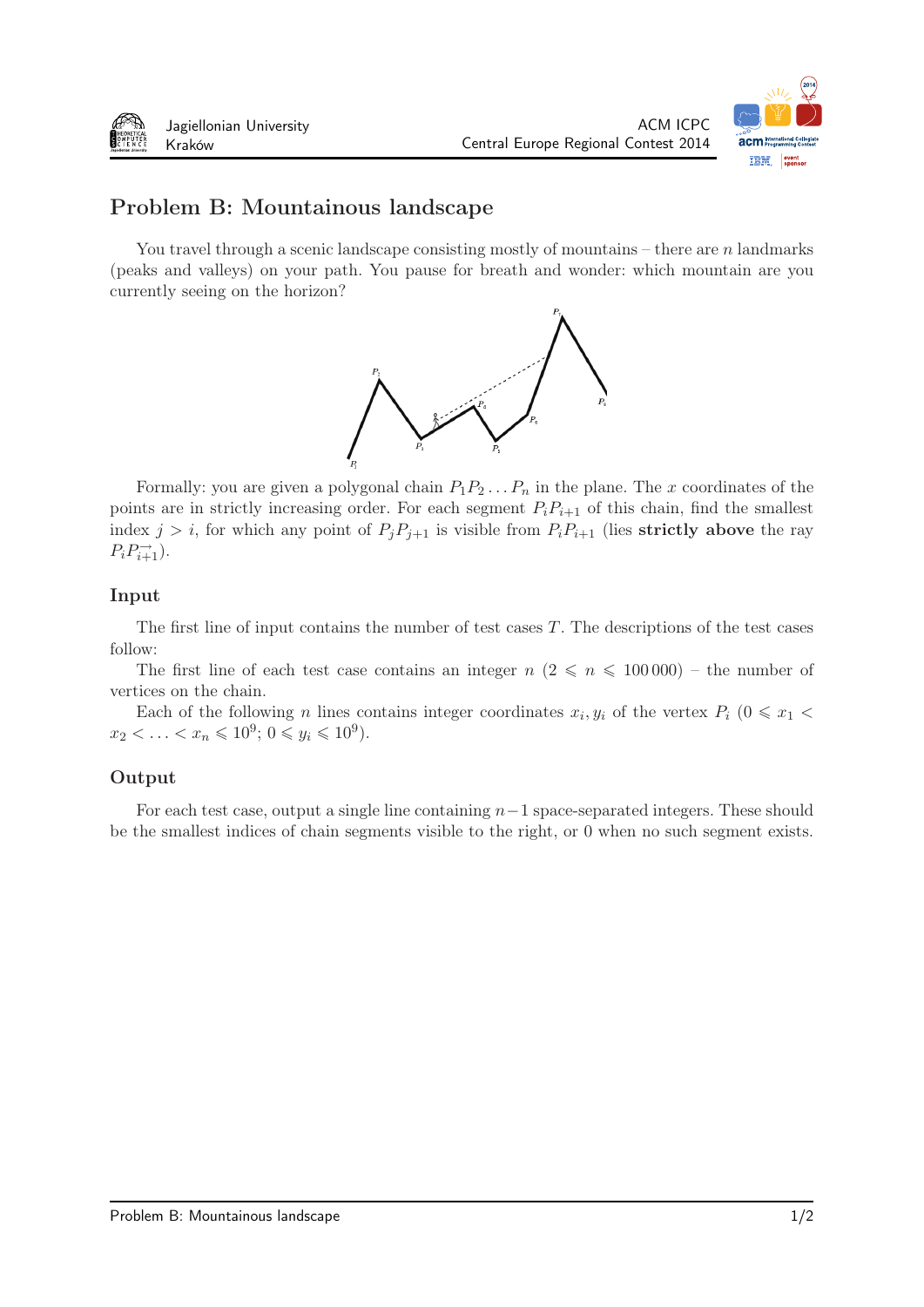





| For an example input                | the correct answer is   |
|-------------------------------------|-------------------------|
| $\sqrt{2}$<br>$\,8\,$<br>$0\quad 0$ | 0 3 6 5 6 0 0<br>644060 |
| 3 7                                 |                         |
| 6 2<br>94                           |                         |
| 11 2                                |                         |
| 13 3                                |                         |
| 17 13                               |                         |
| 20 7                                |                         |
| $\overline{7}$                      |                         |
| 0 <sub>2</sub>                      |                         |
| $1\quad2$                           |                         |
| 3 <sub>1</sub>                      |                         |
| 4 0                                 |                         |
| $5\,$ 2                             |                         |
| 6 1                                 |                         |
| 7 3                                 |                         |
|                                     |                         |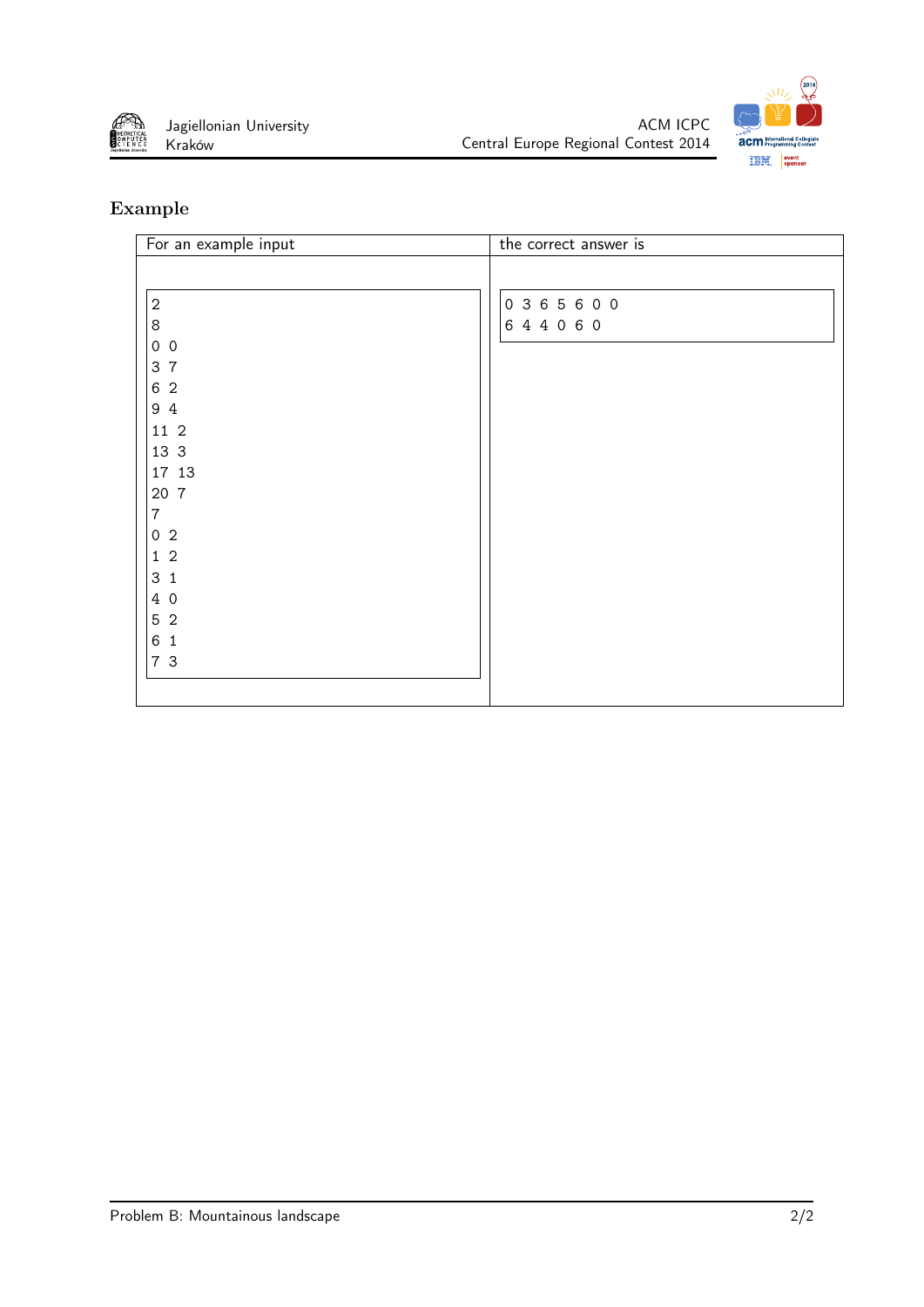



# Problem C: Sums

Given an integer  $N$ , express it as the sum of at least two consecutive positive integers. For example:

- $10 = 1 + 2 + 3 + 4$
- $24 = 7 + 8 + 9$

If there are multiple solutions, output the one with the smallest possible number of summands.

#### Input

The first line of input contains the number of test cases  $T$ . The descriptions of the test cases follow:

Each test case consists of one line containing an integer  $N$   $(1 \le N \le 10^9)$ .

### Output

For each test case, output a single line containing the equation in the format:

 $N = a + (a+1) + ... + b$ 

as in the example. If there is no solution, output a single word IMPOSSIBLE instead.

| For an example input | the correct answer is: |
|----------------------|------------------------|
|                      |                        |
| З                    | IMPOSSIBLE             |
| 8                    | $10 = 1 + 2 + 3 + 4$   |
| 10                   | $24 = 7 + 8 + 9$       |
| 24                   |                        |
|                      |                        |
|                      |                        |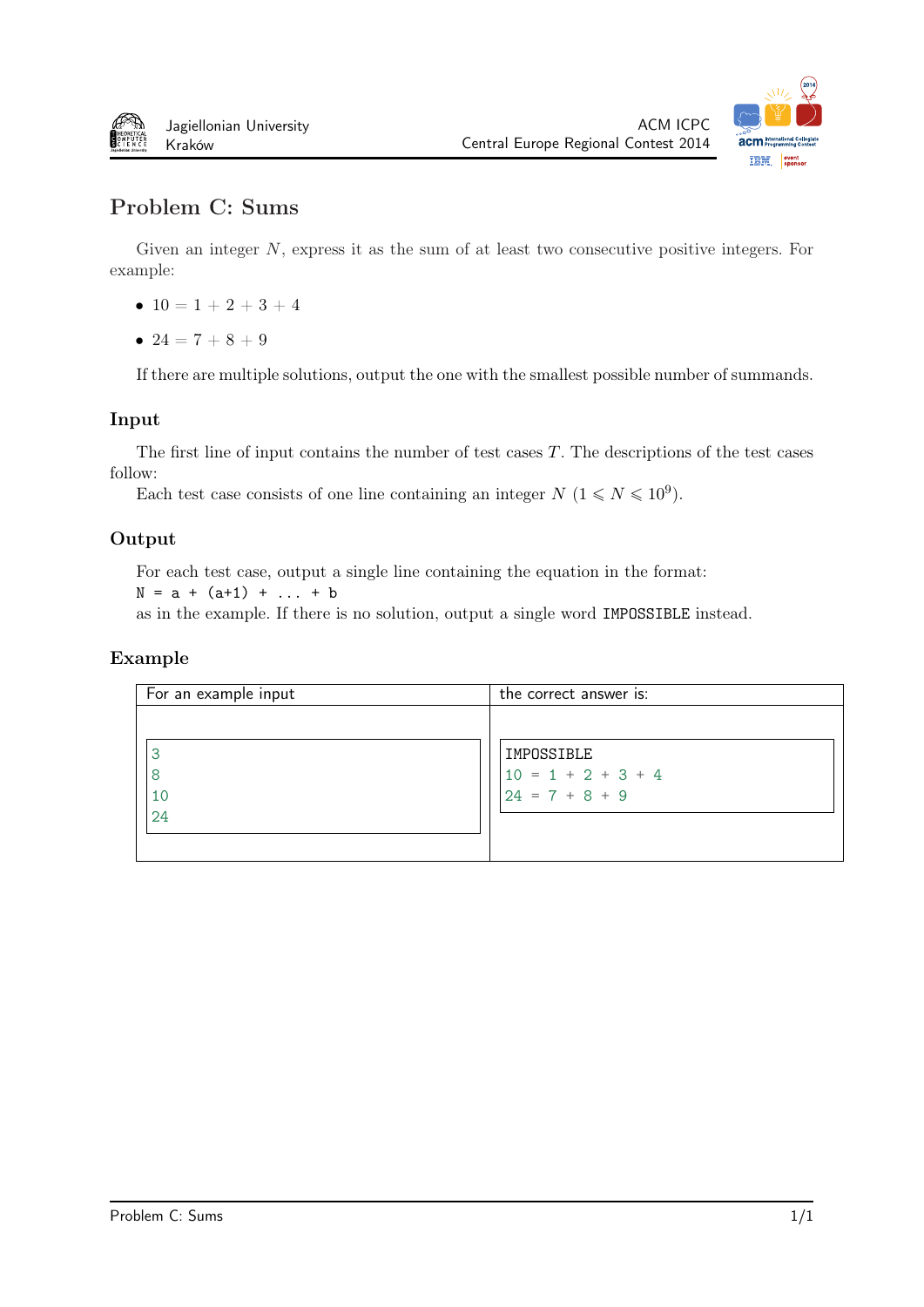



# Problem D: Wheels

A very important and complicated machine consists of wheels, numbered 1*,* 2*, . . . ,* . They are actually cogwheels, but the cogs are so small that we can model them as circles on the plane. Every wheel can spin around its center.

Two wheels cannot overlap (they do not have common interior points), but they can touch. If two wheels touch each other and one of them rotates, the other one spins as well, as their micro-cogs are locked together.

A force is put to wheel 1 (and to no other wheel), making it rotate at the rate of exactly one turn per minute, clockwise. Compute the rates of other wheels' movement. You may assume that the machine is not jammed (the movement is physically possible).

### Input

The first line of input contains the number of test cases  $T$ . The descriptions of the test cases follow:

Each test case consists of one line containing the number of wheels  $n (1 \leq n \leq 1000)$ . Each of the following lines contain three integers x, y and  $r(-10\,000 \leq x, y \leq 10\,000; 1 \leq r \leq 10\,000)$ where  $(x, y)$  denote the Cartesian coordinates of the wheel's center and r is its radius.

### Output

For each test case, output  $n$  lines, each describing the movement of one wheel, in the same order as in the input. For every wheel, output either p/q clockwise or p/q counterclockwise, where the irreducible fraction  $p/q$  is the number of wheel turns per minute. If  $q$  is 1, output just  $p$  as an integer. If a wheel is standing still, output not moving.

| For an example input                                         | the correct answer is:                                                                   |
|--------------------------------------------------------------|------------------------------------------------------------------------------------------|
| 5<br>$0\quad0\quad6$<br>684<br>$-903$<br>6 16 4<br>$0 - 114$ | 1 clockwise<br>3/2 counterclockwise<br>2 counterclockwise<br>3/2 clockwise<br>not moving |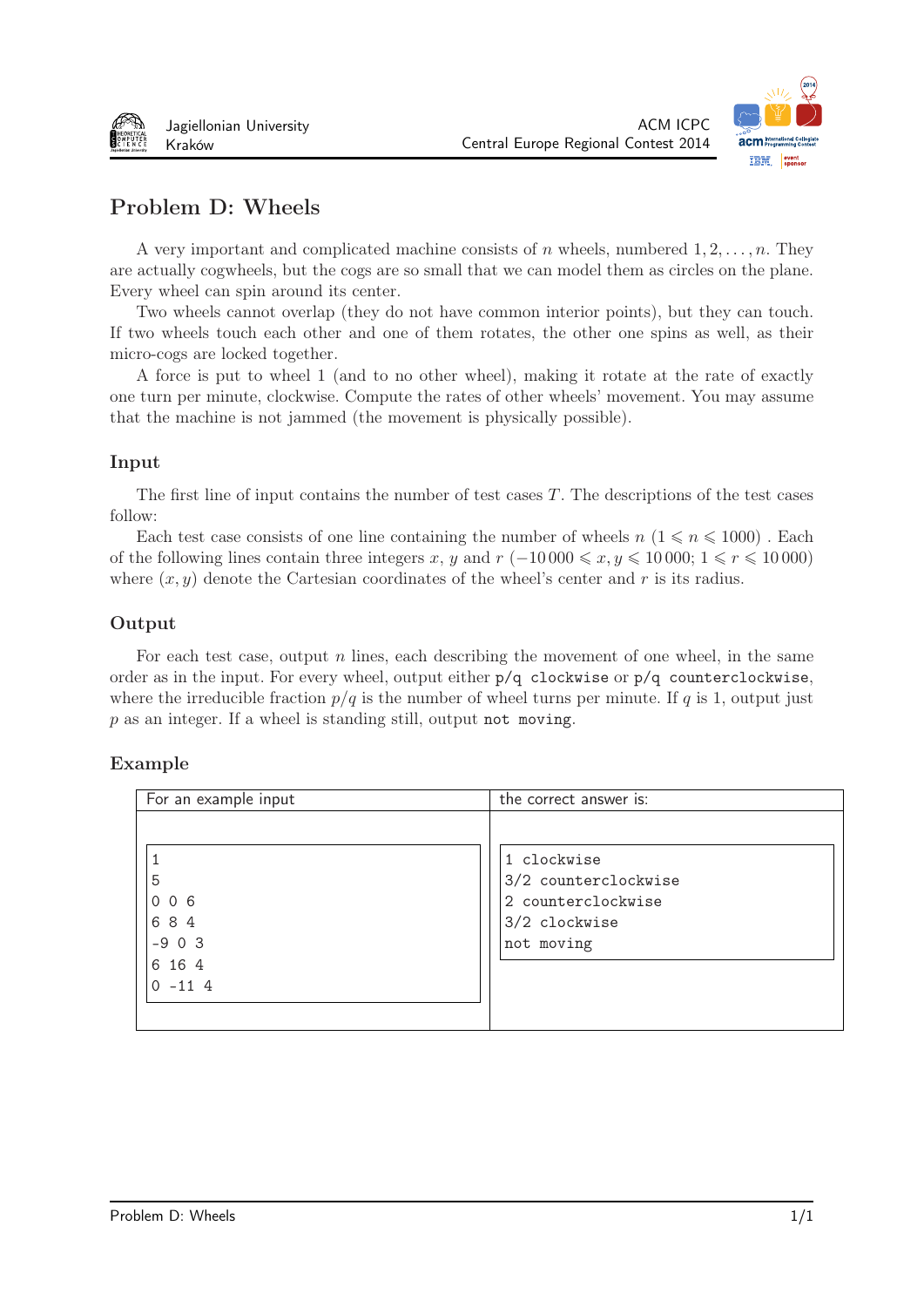

# Problem E: Can't stop playing

Some computer games are extremely fun and this problem may be about one of these.

You are given a sequence of one dimensional blocks, each of length that is a power of two. The goal of the game is to merge all the blocks into one big block. The blocks are presented one by one, and for each one you have to decide whether to stick it immediately to the left or immediately to the right of the previous blocks.

Every time two blocks of the same size are adjacent, they merge into one block that is twice as long as each of them. Note that, as long as possible, the resulting blocks immediately merge with adjacent ones. For example, if the current sequence of blocks is 2, 4, 16, then sticking 2 on the left side leads to 8, 16, while sticking it on the right side gives 2, 4, 16, 2. Note that at any moment there is at most one mergeable pair of blocks.

You have lost the game (again!) and you are wondering whether there was any way to win at all. Analyze the sequence to find out.

#### Input

The first line of input contains the number of test cases  $T$ . The descriptions of the test cases follow:

Each test case consists of two lines. The first one contains a positive integer  $n \leq 1000$  – the length of the sequence. The next line contains a sequence of  $n$  block lengths, each a power of two. The sum of all the lengths does not exceed  $2^{13}$ .

### Output

For each test case, output one line containing the word no if winning the game is not possible. Otherwise, output a word consisting of  $n$  letters 1 and  $r$ , denoting whether the corresponding block should be stuck to the left or to the right. Note that for the first block it does not matter.

| For an example input                        | a possible correct answer is: |
|---------------------------------------------|-------------------------------|
| 3<br>9<br>284114444<br>5<br>2 16 4 8 2<br>3 | rrrlllrrr<br>no<br>no         |
| 2 2 2                                       |                               |
|                                             |                               |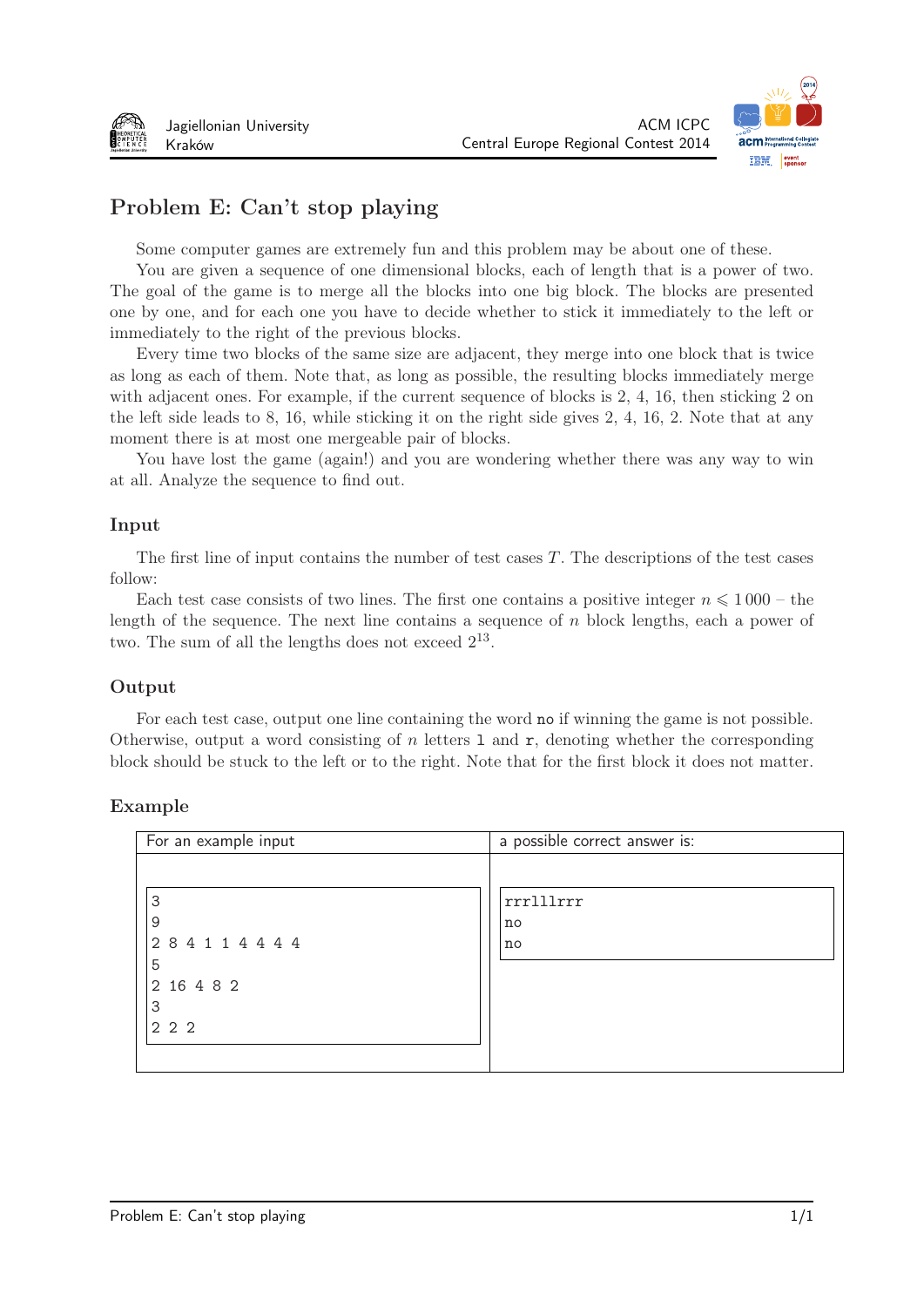



# Problem F: Vocabulary

According to a popular belief, computer programmers drink a lot of coffee and know only a few words. The vocabulary of a typical programmer consists of just three words. Besides, he rarely knows how to spell them. To help programmers with their spelling mistakes, we published a book titled The Dictionary of the Three Words Every Typical Programmer Should Know.

You got a copy of the book but, soon after that, you spilled your coffee over it. Now, you cannot read some of the characters. Fortunately, the three words were, as usually in dictionaries, distinct and printed in lexicographical order.

Before you attempt to use that fact to recover the missing characters, you want to know in how many different ways you can do it. Since you expect this number might be large, you want to know it modulo  $10^9 + 9$ .

#### Input

The first line of input contains the number of test cases  $T$ . The descriptions of the test cases follow:

Each test case consists of three lines, each containing a single nonempty word – in the order they appear in the dictionary. Words consist of small letters of the English alphabet and question marks, the latter denoting missing characters. Each word is at most 1 000 000 characters long.

#### Output

For each test case, output one line containing the number of different ways you can substitute each question mark with one of the 26 letters from a to z in such a way that the three words are distinct and in lexicographical order. The number should be printed modulo  $10^9 + 9$ .

| For an example input | the correct answer is: |
|----------------------|------------------------|
|                      |                        |
|                      |                        |
| 3                    | 42562                  |
| ?heoret?cal          | 52                     |
| c?mputer             |                        |
| ?cience              |                        |
| jagiellonian         |                        |
| ?niversity           |                        |
| kra?ow               |                        |
| ?                    |                        |
| b                    |                        |
| C                    |                        |
|                      |                        |
|                      |                        |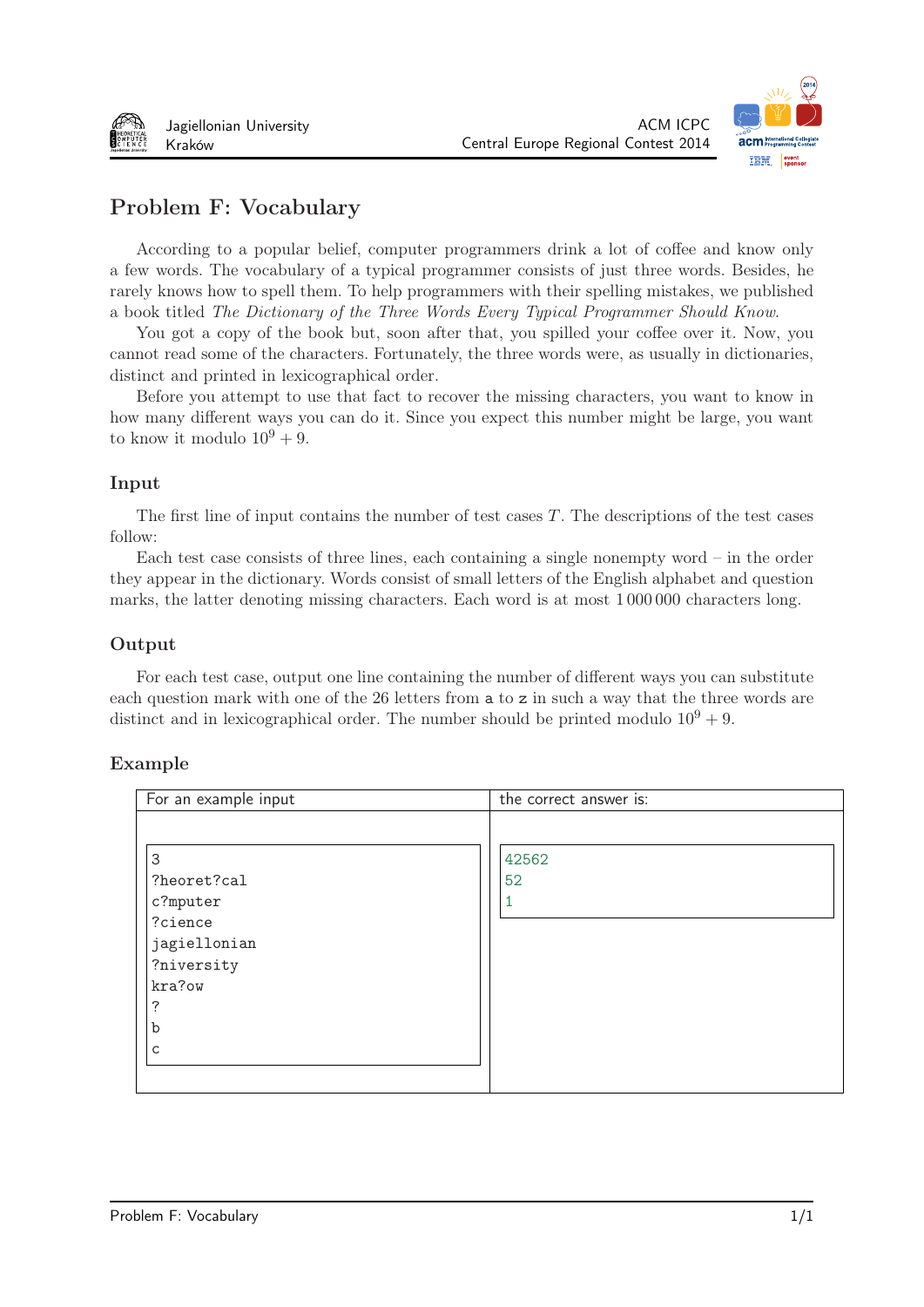

# Problem G: Virus synthesis

Viruses are usually bad for your health. How about fighting them with... other viruses? In this problem, you need to find out how to synthesize such good viruses.

We have prepared for you a set of strings of the letters A, G, T and C. They correspond to the DNA nucleotide sequences of viruses that we want to synthesize, using the following operations:

- Adding a nucleotide either to the beginning or the end of the existing sequence.
- Replicating the sequence, reversing the copied piece, and gluing it either to the beginning or to the end of the original (so that e.g., AGTC can become AGTCCTGA or CTGAAGTC).

We're concerned about efficiency, since we have very many such sequences, some of them very long. Find a way to synthesize them in a minimum number of operations.

#### Input

The first line of input contains the number of test cases  $T$ . The descriptions of the test cases follow:

Each test case consists of a single line containing a non-empty string. The string uses only the capital letters A, C, G and T and is not longer than 100 000 characters.

### Output

For each test case, output a single line containing the minimum total number of operations necessary to construct the given sequence.

| For an example input       | the correct answer is: |
|----------------------------|------------------------|
|                            |                        |
| 4                          | 3                      |
| AAAA                       | 8                      |
| AGCTTGCA                   | 6                      |
| AAGGGGAAGGGGAA             | 18                     |
| AAACAGTCCTGACAAAAAAAAAAAAC |                        |
|                            |                        |
|                            |                        |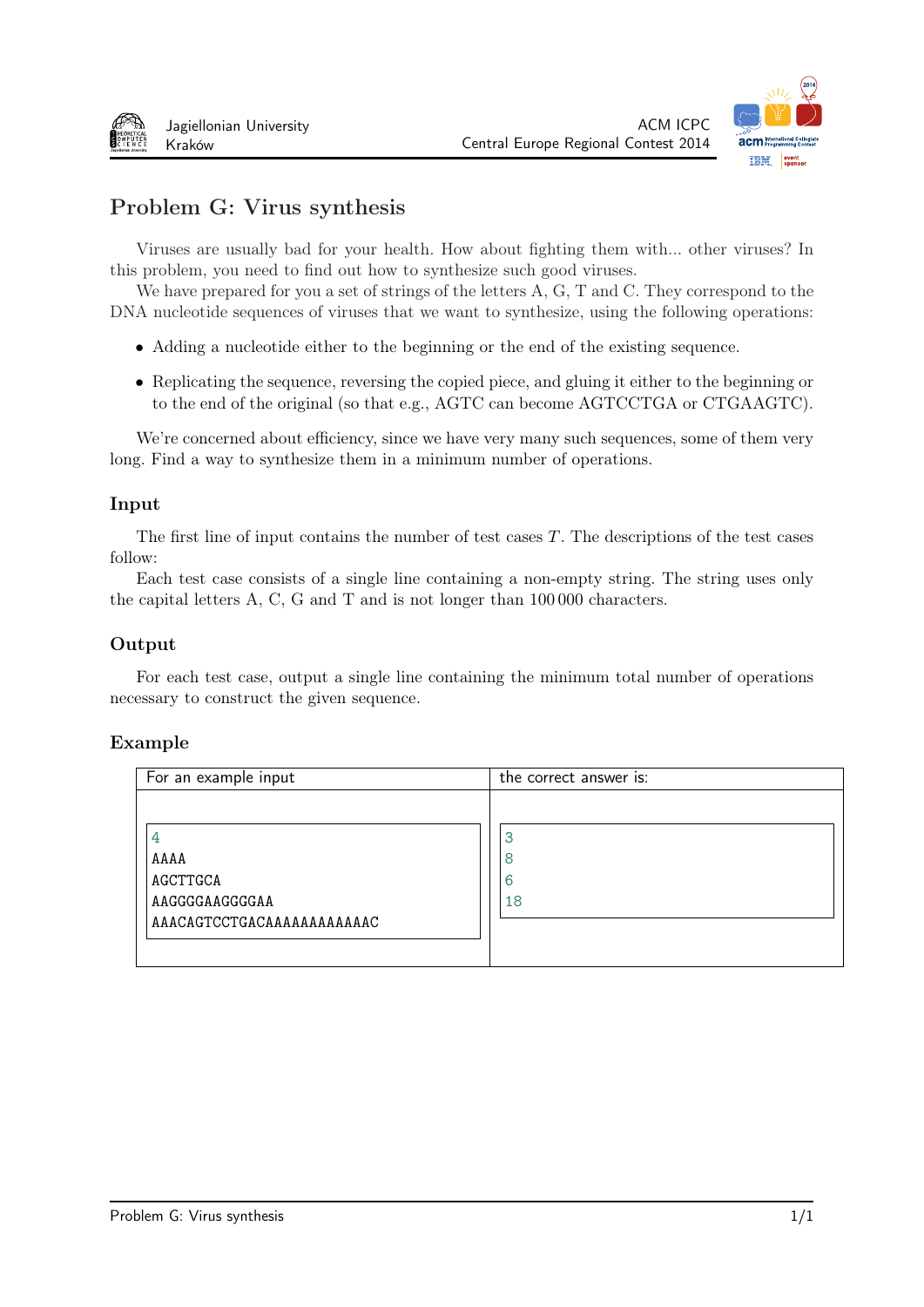

# Problem H: Good morning!

Good morning! This is your 5am wake-up call! A partly cloudy day is expected with light rain coming afternoon...

You have just woken up. You desperately need coffee... and... more coffee... and some cereal. And your clothes. And coffee.

To prepare warm cereal, you put some milk into a microwave, trying to heat it for  $k$  seconds. You must enter  $k$  on the microwave keyboard:



As you still haven't had your coffee, your hand (along with eyes and brain) keeps falling down. You are only able to enter a number if your hand would only move downwards and/or to the right. You cannot go back left, nor move your hand up, though you can press the same key again. And again... and again...

For example, you can enter the number 180 or 49, but not 98 or 132. Enter a number that is as close to  $k$  as possible. If there are two solutions, enter any one of them. You are too sleepy to actually care. And you need coffee.

### Input

The first line of input contains the number of test cases  $T$ . The descriptions of the test cases follow:

Each test case consists of one line containing an integer  $k$  ( $1 \le k \le 200$ ).

#### Output

For each test case, output a number that is closest to  $k$  which can be entered on the keyboard.

| For an example input  | a possible correct answer is: |
|-----------------------|-------------------------------|
| З<br>180<br>83<br>132 | 180<br>80<br>133              |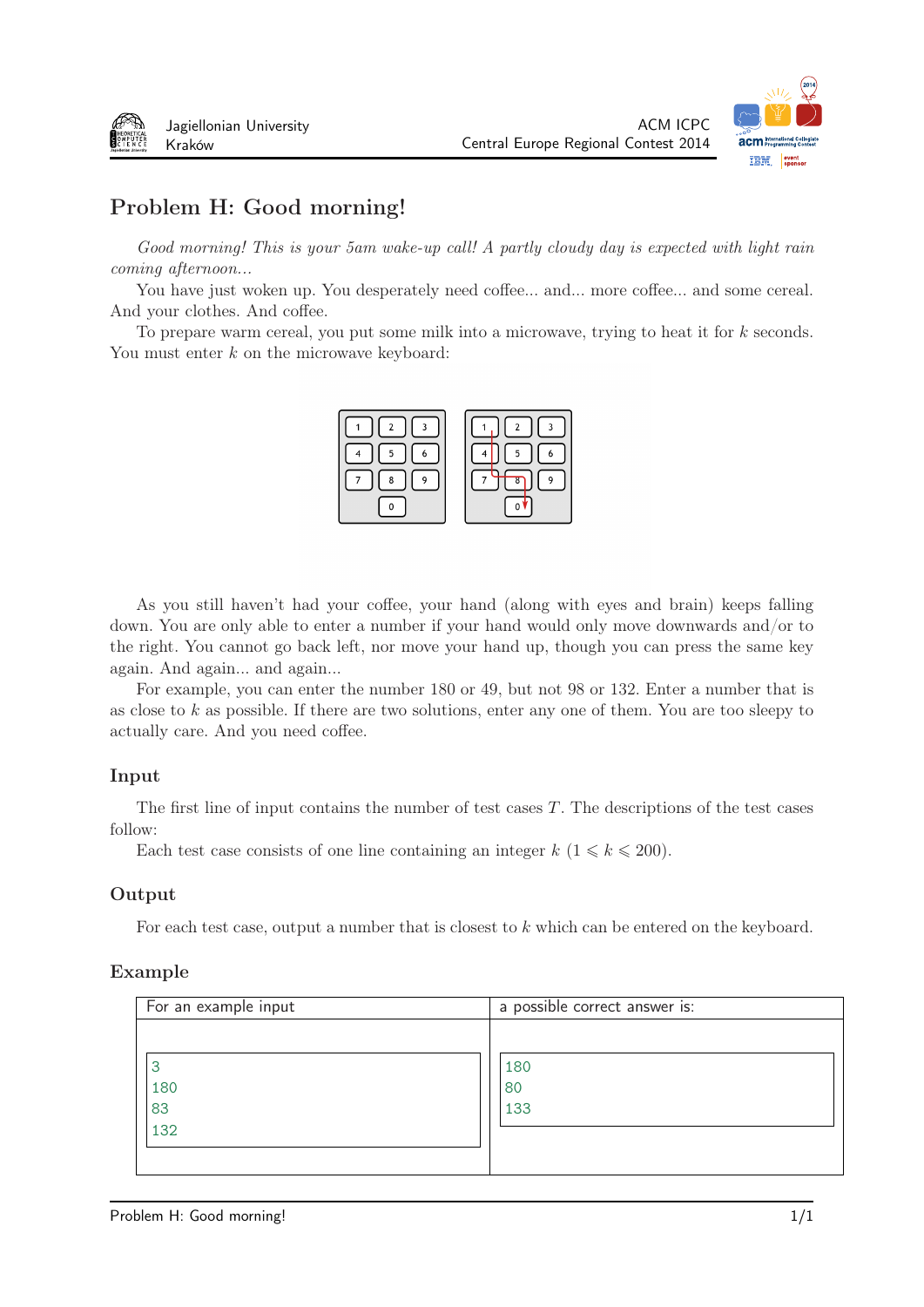



# Problem I: Bricks

You are given a sequence of white  $(W)$  and black  $(B)$  bricks. The goal is to partition it into some number of non-empty, contiguous blocks, each one having the same ratio of white and black bricks.

Of course one can always "partition" the sequence into one single block (which is not very interesting). We want, however, to have as many blocks as possible. Consider for example the following sequences and its partitions:

- BWWWBB =  $BW + WWBB$  (ratio 1:1),
- WWWBBBWWWWWWWWWB = WWWB + BBWWWWWW + WWWB (ratio 3:1).

Note that both of these partitions are optimal with respect to the number of blocks.

### Input

The first line of input contains the number of test cases  $T$ . The descriptions of the test cases follow:

Each test case starts with one line containing an integer  $n (1 \leq n \leq 10^5)$  which is the length of the description of a sequence. Each of the following *n* lines consists of an integer  $k$   $(1 \le k \le 10^9)$ and one of the characters  $W$  or B, meaning that  $k$  bricks of the given color follow next in the sequence. It is guaranteed that the total length of the brick sequence does not exceed  $10<sup>9</sup>$ .

### Output

For each test case, output a single line containing the largest possible number of blocks.

| $\overline{2}$ |  |
|----------------|--|
| 3<br>5         |  |
|                |  |

### Exa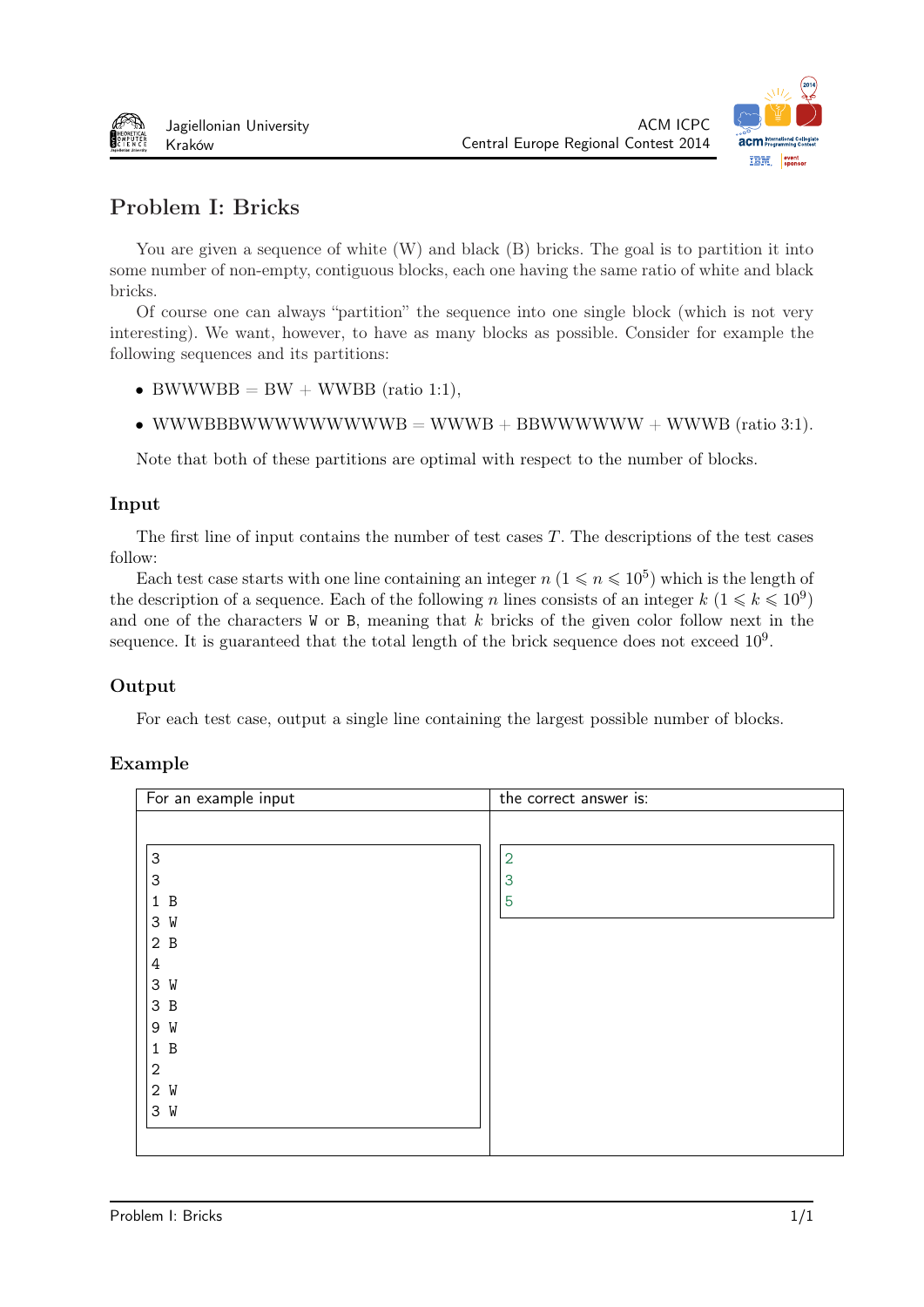



# Problem J: Pork barrel

Winning the election was simpler than you expected: it was enough to promise to finally build a good quality, country-wide road infrastructure, of course without crippling the budget... Your happiness did not last long, however: it seems, that the citizens have found a way to actually hold you accountable for your promise!

There are  $n$  major cities in your country. The Ministry of Transport has prepared a detailed map, outlining  $m$  possible highway connections, together with their costs. The Quality Assurance Committee will not let you build a highway cheaper than  $l$ , and the National Spendings Regulatory Committee will not let you build a highway more expensive than *ℎ*. To claim a "country-wide" network, you have to connect (possibly indirectly) as many pairs of cities, as it is possible within these two constraints. You have to find the cheapest way to do it, and you have to find it quickly! Of all networks that meet the constraints and connect the most pairs of cities, compute the cost of the cheapest one.

To make things worse, both committees are heavily influenced by your angry competitors: each time you publish your hard-prepared plan, they immediately change their rulings  $l$  and  $h$ , and you are forced to start from scratch.

#### Input

The first line of input contains the number of test cases  $T$ . The descriptions of the test cases follow:

The first line of each test case contains integers n and  $m$   $(1 \leq n \leq 1000; 0 \leq m \leq 100000)$ the number of cities in the country, and of possible direct connections, respectively.

Each of the following *m* lines contains three integers  $x, y, w$  ( $1 \leq x \neq y \leq n; 1 \leq w \leq \frac{1}{2}$ 1 000 000), denoting that the cities x and y can be connected by a bidirectional highway at cost . There might be many ways to connect a single pair of cities.

The following line contains an integer  $q$  ( $1 \leq q \leq 1000000$ ) – the number of rulings of the committees. Each of the following  $q$  lines contains two integers. The first of the lines contains the initial rulings  $l_1, h_1$ , given directly. The rest of the rulings are encoded. The numbers in the *j*-th of the lines for  $j > 1$  are  $l_j + c_{j-1}$  and  $h_j + c_{j-1}$ , where  $l_j$  and  $h_j$  are the actual rulings and  $c_{i-1}$  is the correct answer for the preceding rulings  $l_{j-1}$  and  $h_{j-1}$ .

All rulings satisfy  $1 \leq l_i \leq h_i \leq 1000000$ .

#### Output

For each test case, output q lines, one for each ruling. In the  $j$ -th of them, output the minimal cost  $c_i$  of building a highway network which adheres to the committees' constraints, and creates the maximum number of connected pairs of cities.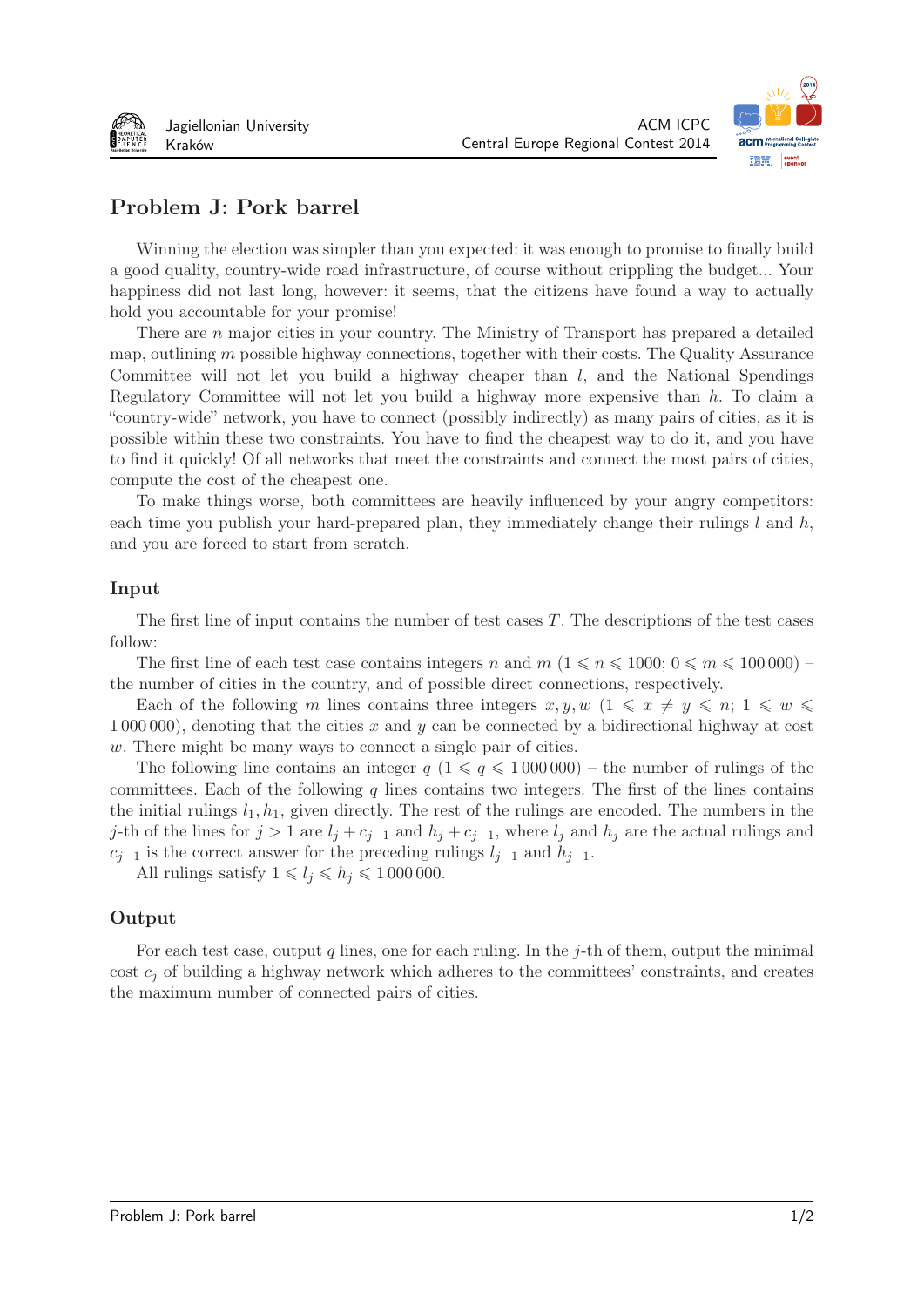



### Example

| For an example input | the correct answer is |
|----------------------|-----------------------|
|                      |                       |
| $\mathbf 1$          | 3                     |
| 5 7                  | 9                     |
| 122                  | 8                     |
| 2 3 4                | 14                    |
| 3 4 3                | 13                    |
| 4 5 1                |                       |
| 5 1 3                |                       |
| 2 5 4                |                       |
| 1 4 5                |                       |
| 5                    |                       |
| $1\,2$               |                       |
| 4 7                  |                       |
| 11 12                |                       |
| 11 13                |                       |
| 18 19                |                       |
|                      |                       |
|                      |                       |

## Explanation

The actual rulings of the committees are  $(1, 2)$ ,  $(1, 4)$ ,  $(2, 3)$ ,  $(3, 5)$  and  $(4, 5)$ . The cheapest highway networks adhering to these rulings consist of connections  $\{(1,2), (4,5)\}, \{(2,1), (1,5), (5,4), (4,3)\}, \{(1,2), (1,5), (3,4)\}, \{(1,5), (5,2), (2,3), (3,4)\}$  and *{*(3*,* 2)*,*(2*,* 5)*,*(1*,* 4)*}*, respectively.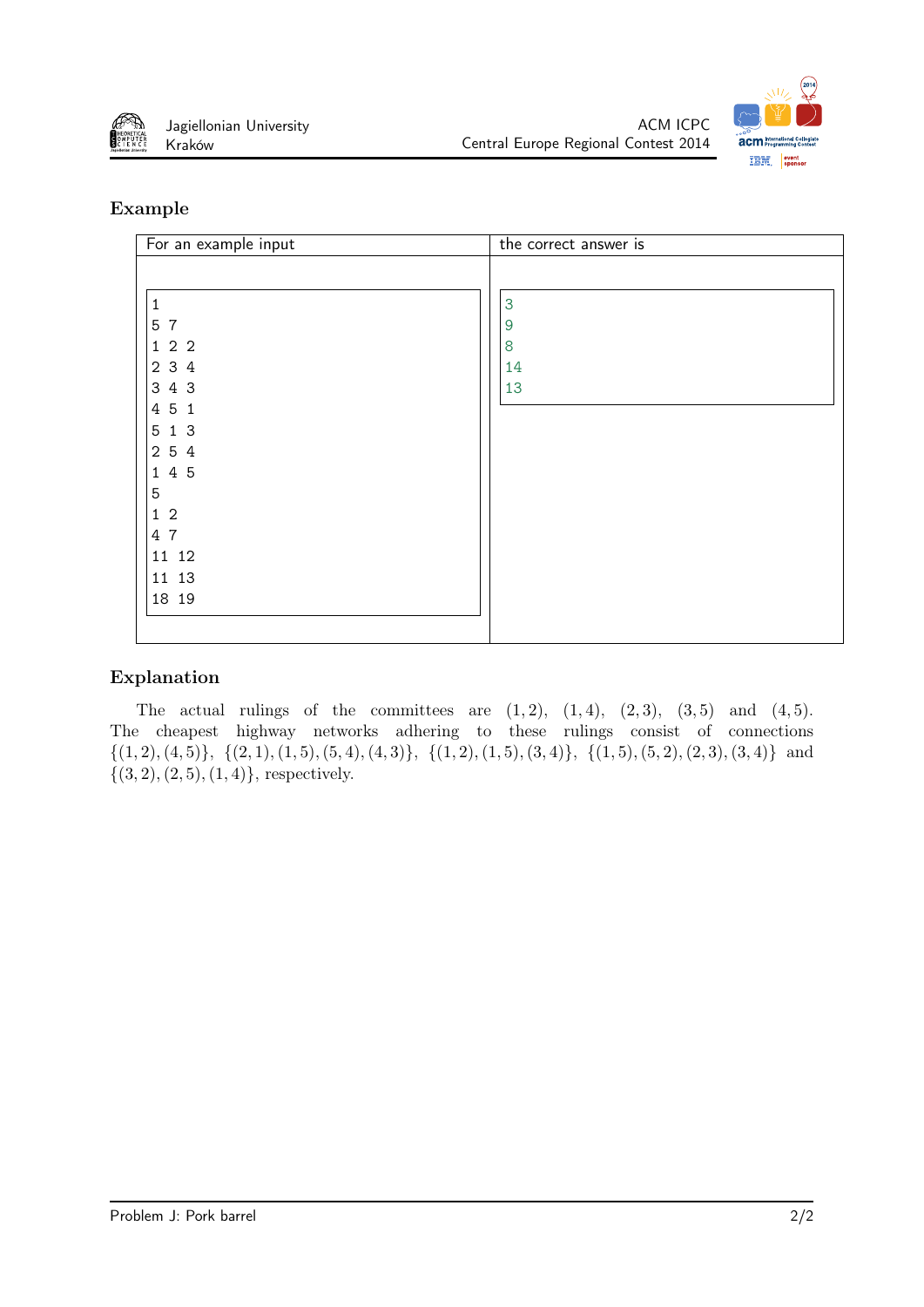



# Problem K: The Imp

You arrive in Ye Olde Magic Shoppe with some hard-earned gold to purchase wondrous and unique magic items. There are  $n$  such items in the shop, each of them locked in a special magic box. The *i*-th box costs  $c_i$  gold pieces to buy, and contains an item worth  $v_i$  gold pieces. The costs and item values are known to you, as you have previously read, mastered, and memorized Ye Olde Magic Catalogue.

A mortal, such as you, can safely carry only one magic item. You therefore aim to get the most precious one. And obtain it you would, if not for a malicious, magical creature, known as The Imp.

The Imp can cast a mischievous spell, which transforms the content of any magic box into worthless dust. Of course, he will use the spell just after you buy a box, to make you pay for the item and not get it. You are thus forced to buy another box, and then the next one...

The Imp has enough magic to cast the spell at most  $k$  times. He can, of course, refrain from using it, allowing you to keep an item. You can walk away at any time, empty-handed (though it would surely be a disgrace). However, if you get an item, you must keep it and leave the shop. You aim to maximize your gain (the value of the acquired item minus all the expenses paid previously), while The Imp wants to minimize it. If both you and the creature use the optimal strategy, how much gold will you earn?

### Input

The first line of input contains the number of test cases  $T$ . The descriptions of the test cases follow:

Each test case starts with a line containing the number of items  $n (1 \leq n \leq 150000)$  and the the maximum number of The Imp's spells  $k$  ( $0 \le k \le 9$ ). The next *n* lines contain the items' values and costs, the *i*-th line containing the numbers  $v_i$  and  $c_i$ , in that order  $(0 \le v_i, c_i \le 10^6)$ .

### Output

For each test case, output one line containing your gain.

| For an example input | the correct answer is: |
|----------------------|------------------------|
|                      |                        |
|                      | ⇁                      |
| 3 <sub>1</sub>       |                        |
| 10 5                 |                        |
| 8 <sub>1</sub>       |                        |
| 20 12                |                        |
|                      |                        |
|                      |                        |